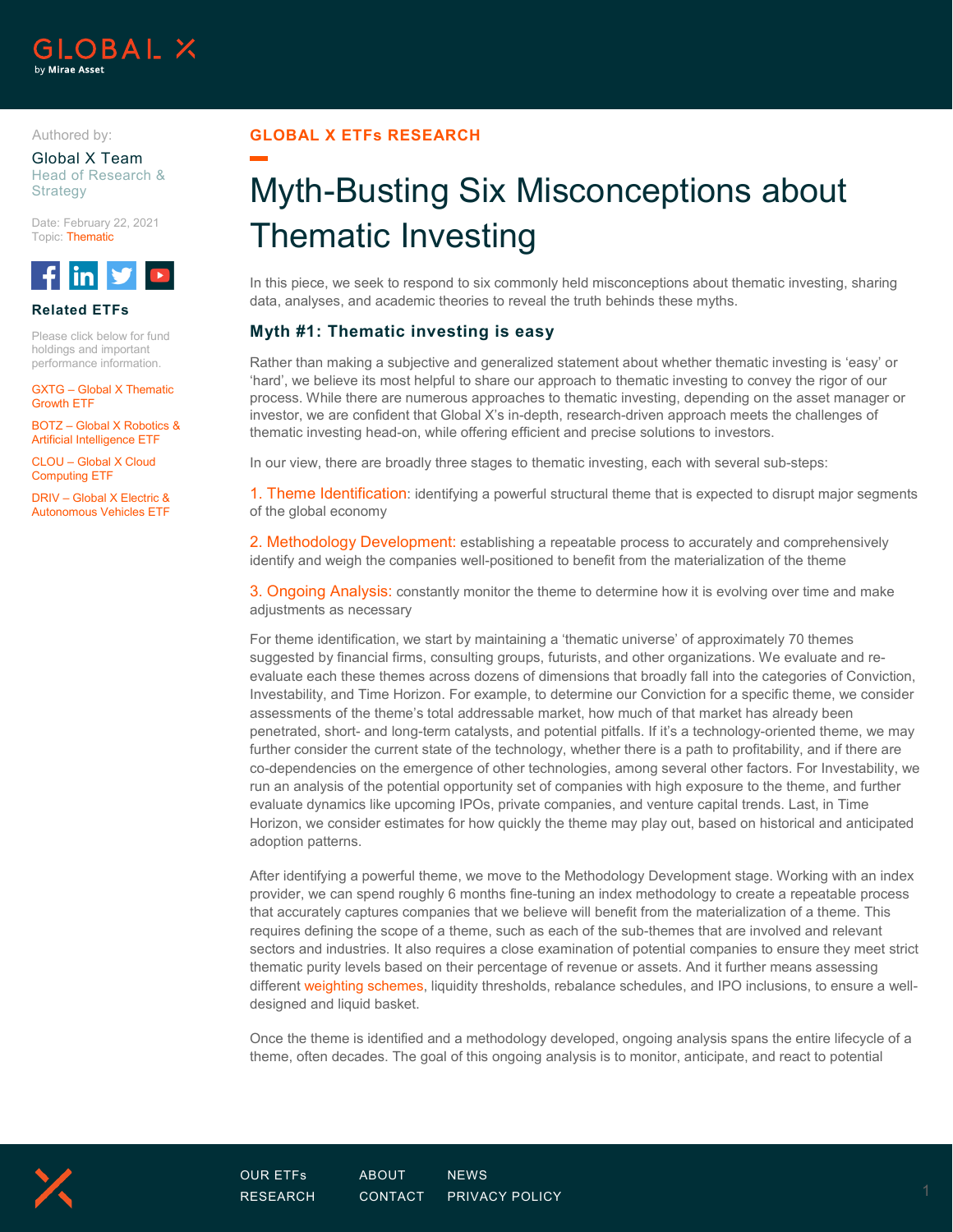

changes in the theme, including changing drivers or risks, and an evolving opportunity set of companies, fluctuating valuations and fundamentals, and other dynamics that impact the theme's trajectory.

Our goal at Global X is to make thematic investing as seamless and rewarding for investors as possible. Our diligent approach to Theme Identification seeks to curate a list of powerful themes for investors. Our Methodology Development efforts with index providers seeks to ensure the exposures remain pure and relevant throughout the life cycle of a theme. And our Ongoing Analysis and freely available research is designed to optimize our themes over time and assist investors with their own monitoring efforts, so they can make informed decisions about potential entries and exits.

Not all investors and asset managers take the same approach to thematic investing. Indeed, some may opt for a less rigorous approach, but in our experience at Global X, thematic investing is anything but easy and we embrace the challenge.

### **Myth #2: Thematic investors are mostly self-directed retail**

The recent attention on certain investment-focused internet message boards and other social media channels highlighted that self-directed retail investors are an active and impactful constituency. The rise of ETFs, as well as zero-commission trading at many brokerages, has played a meaningful role in leveling the playing field and empowering self-directed retail investors to efficiently access strategies previously limited to sophisticated institutions, including thematic investing, but also other areas like alternatives, smart beta/factor investing, currency hedging, and more.

There is a common narrative that thematic investing is dominated by self-directed retail investors. This assumption likely stems from the relatability of thematic investing. People often assume that retail investors tend to 'invest in what they know' and a theme like electric and autonomous vehicles is likely more familiar to a retail investor who has seen or owns a Tesla, compared to a quantitative investment strategy developed by a team of PhDs.

Yet data suggests that this assumption is exaggerated. In 2020, assets from self-directed online platforms represented just 33% of US net new assets into our thematic growth family of ETFs, which saw more than \$2.6B in inflows over that time frame.<sup>1</sup> Other channels, including financial intermediaries (wirehouses, registered investment advisors, and independent broker dealers), played a much larger role, driving 52% of inflows. The balance, 15%, came from institutional investors, demonstrating that interest in thematic investing spans a range of investor types, and is not dominated by retail investors.



Global X ETFs - US Thematic Inflows by Channel (%)

*Source: Global X ETFs, data from 1.1.20 to 12.31.20*

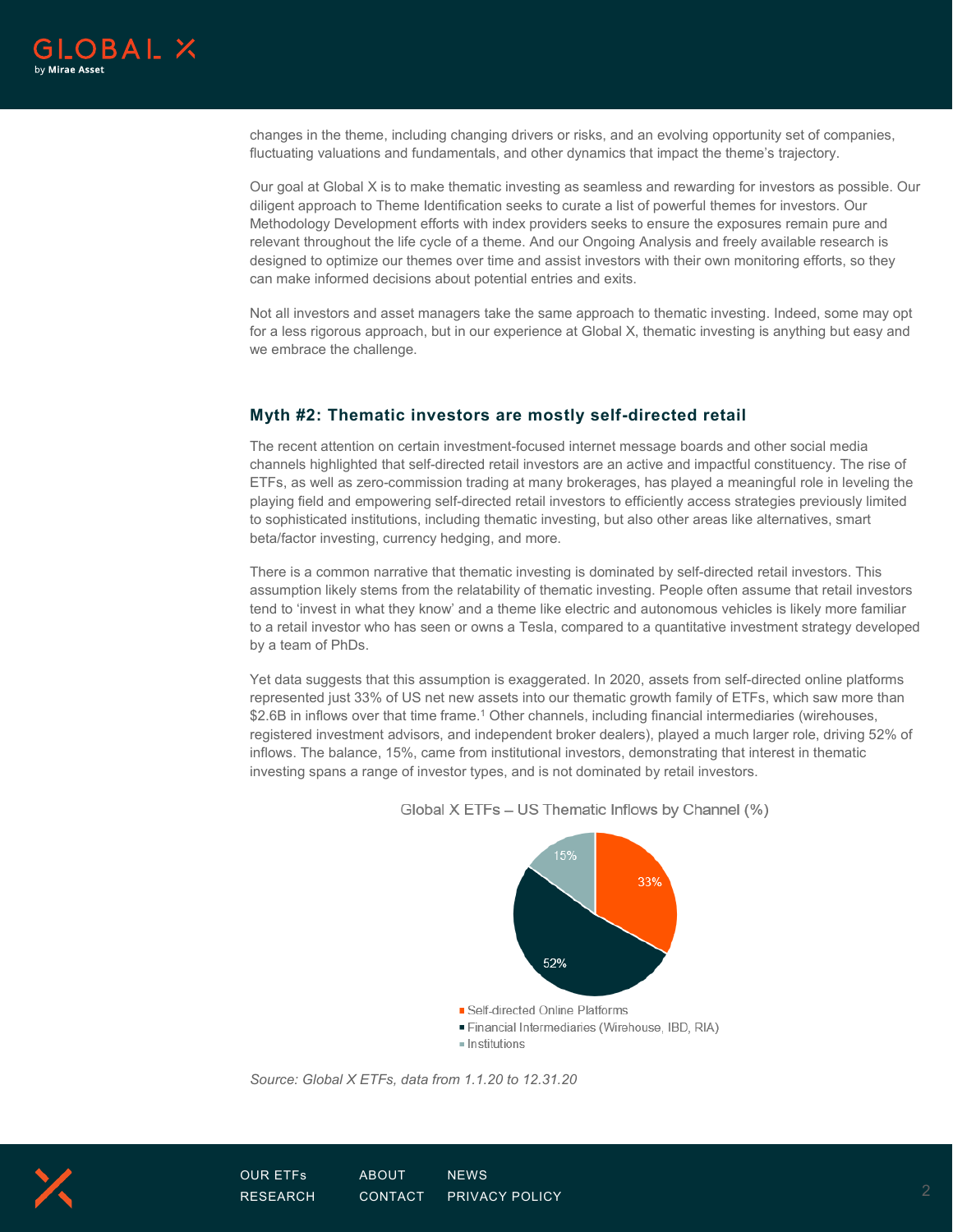## **Myth #3: Thematic is just repackaging the tech sector**

Within ou[r thematic classification framework,](https://www.globalxetfs.com/content/files/Thematic-ETF-Report-Q4-2020.pdf) we identify three categories propelling powerful themes: Disruptive Technology, People & Demographics, and Physical Environment. Indeed, technology plays a major role in thematic investing today as rapid advancements in areas like robotics, fintech, connectivity, and mobility change the way we leverage technologies in our everyday lives. Yet thematic investing is hardly just repackaging the tech sector for several reasons:

Sector-agnostic approach: we believe thematic investing is best conducted when not constrained to a particular sector. Whether a robotics company is classified as Industrials, Information Technology, or even Health Care is irrelevant compared to whether the company is a leader in robotics development. Our Global X Robotics & Artificial Intelligence ETF (BOTZ) exemplifies this sector-agnostic approach, drawing holdings from five different sectors, and IT making up less than 50% of the fund's exposure.



# **SECTOR BREAKDOWN**

Source: AltaVista Research, LLC

Low Overlap: Even for themes that source more holdings from Information Technology, they tend to share low overlap with technology sector indexes. For example, the Global X Cloud Computing ETF (CLOU) allocates approximately 76% to Information Technology.2 Yet the overlap between CLOU and the Technology Select Sector Index stands at just 5%.3 Differences in selection criteria, weighting schemes, small cap vs. large cap allocations, and international exposures contribute to this low overlap. The table below shows the overlap between Global X's Disruptive technology thematic growth ETFs and the Technology Select Sector Index, demonstrating that even tech-focused themes tend to provide significantly differentiated exposure from standard Information Technology indexes.

| <b>Ticker</b> | <b>ETF Name</b>                                | Overlap |
|---------------|------------------------------------------------|---------|
| <b>AIQ</b>    | Artificial Intelligence & Technology ETF       | 28%     |
| <b>DRIV</b>   | <b>Autonomous &amp; Electric Vehicles ETF</b>  | 19%     |
| <b>CLOU</b>   | <b>Cloud Computing ETF</b>                     | 5%      |
| <b>BUG</b>    | <b>Cybersecurity ETF</b>                       | 0%      |
| <b>VPN</b>    | Data Center REITs & Digital Infrastructure ETF | 5%      |
| <b>FINX</b>   | <b>FinTech ETF</b>                             | 6%      |
| <b>SNSR</b>   | Internet of Things ETF                         | 6%      |
| LIT           | Lithium & Battery Tech ETF                     | 0%      |
| <b>BOTZ</b>   | Robotics & Artificial Intelligence ETF         | 4%      |
| <b>SOCL</b>   | Social Media ETF                               | 0%      |
| <b>HERO</b>   | Video Games & Esports ETF                      | 4%      |

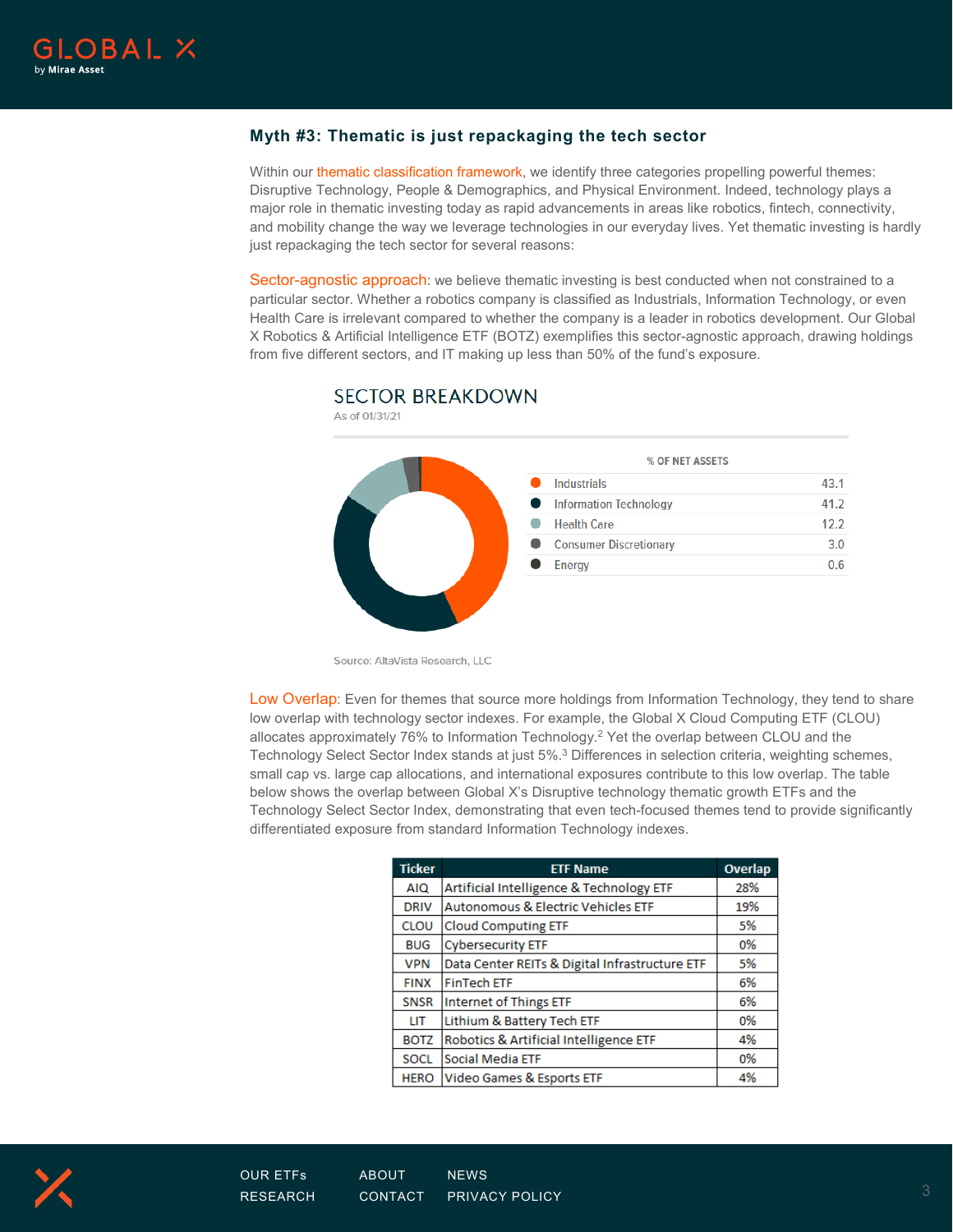

*Source: AltaVista, as of 2.9.2021. Holdings subject to change.*

Beyond Tech**:** It's important to recognize that while technology is a major thematic driver it is not the only source of disruption in the global economy. Changing demographics and consumer habits, as well as an evolving relationship with the physical environment, also play major roles in driving certain themes. For example, aging populations around the world, rebuilding and revitalizing U.S. infrastructure, and an accelerating movement to legalize cannabis are a few examples where technology is not a major contributor to the disruptive potential of the theme. Therefore, we encourage investors to look beyond technology when considering thematic investments.

# **Myth #4: Thematic investing encourages chasing 'shiny objects' or following popular fads**

[The Diffusion of Innovations Theory,](https://www.globalxetfs.com/what-does-disruptive-growth-look-like/) popularized by professor Everett Rogers, explains how new products or ideas are adopted across a market. The theory holds that adoption starts slowly among a small group of innovators, as an unproven product is tested. As the product improves, innovators share their excitement and the product gains more acceptance, expanding to early adopters. Early adopters further evangelize the product's benefits and growth accelerates as the mass market, the early majority and late majority, adopt the technology. Finally, the laggards, or the holdouts, finally adopt the technology as growth tapers.

By contrast, the Hype Cycle, popularized by the IT research firm Gartner, holds that excitement around new technologies tends to precede actual adoption. As a new technology is developed, it gains outsized visibility as the market fantasizes about its potential. Reality tends to settle in, with this visibility normalizing with actual adoption patterns over time.



### **Adoption Curve vs. Hype Cycle**

Sources: E.M. Rogers, Diffusion of Innovations, Gartner, Global X Research.

It's important to note that both the Diffusion of Innovations Theory and the Hype Cycle are theoretical and the chart above is purely illustrative. The actual speed, timing, and magnitude of adoption and hype vary product by product. Its also useful to clarify that hype itself is not necessarily a bad thing or a good thing. A new product receiving lots of attention can still meet or even exceed those expectations. A technology company with outsized media attention does not necessarily make it overvalued. And sometimes hype can

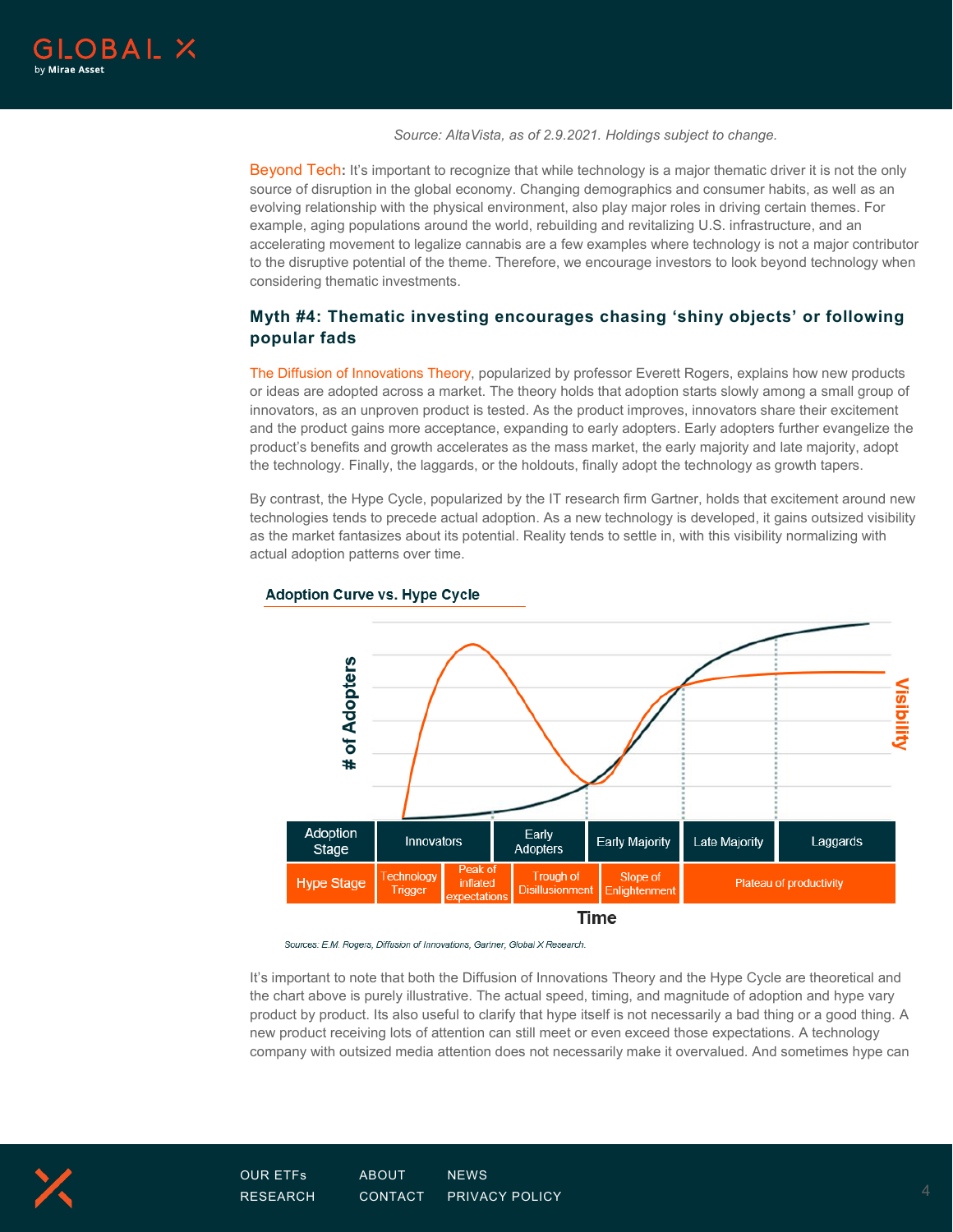

even be self-fulfilling in that it brings outsized visibility to certain products, advancing adoption faster than otherwise.

But as it relates to our myth #4, the concept of 'chasing a shiny object' implies that thematic investing is predominately a play on the Hype Cycle. It's true that some investors may be impacted more by media awareness of certain themes than thorough research. Unfortunately, such an approach can lead to several adverse investing behaviors such as taking shorter term views on themes, chasing themes not validated by thorough research, or improperly concentrating on only a small group of popular companies. We do not advocate for this approach to thematic investing.

In our opinion, thematic investing should take a research-driven approach to identifying powerful macro level trends, accurately target a comprehensive list of companies that stand to benefit from the materialization of that trend, and be implemented over a long time frame to maximize the opportunity to capture its growth potential. It should play the adoption curve, not the hype cycle.

### **Myth #5: Thematic valuations have risen too high**

We previously wrote about [how to value disruptive themes,](https://www.globalxetfs.com/how-to-value-disruptive-themes/) discussing that we believe price-to-sales ratios are more useful than price-to-earnings for early-stage companies, and the importance of factoring in growth expectations to valuations.

Over the past one-year period, through the end of January 2021, Global X's Thematic Growth family of ETFs returned between 6.25% to 129.50%, with an average return of 56.25%.<sup>4</sup> Its fair for investors to assume such strong returns over a short period would lead to outsized valuations. Indeed, on a price-tosales basis, many themes are more expensive than they were at this point a year ago. Average valuations increased 25% over this period. Yet at the same time, average future sales growth expectations rose 16%, as many themes experienced rapid adoption amid the [turbulent pandemic,](https://www.globalxetfs.com/webinar-replay-thematic-investing-and-the-stay-at-home-economy/) causing an acceleration in their growth trajectories. Our preferred metric for analyzing the 'expensiveness' of a theme, price-to-sales-togrowth (PSG), is up just 7% over this time frame, as it factors in both the rising price-to-sales ratio and increasing growth expectations.

Considering that interest rates were lowered to zero, trillions of dollars of fiscal stimulus were injected into the economy, that many themes played a critical role in the stay-at-home and re-opening economies, and the strong performance for many themes during this time frame, just a 7% increase in the PSG ratio indicates that valuations are not as stretched as one might assume. In addition, the PSG ratio for the S&P 500 is only 7% lower than the average for Global X's Thematic Growth family, despite a doubling of revenue growth as companies recover from the pandemic.<sup>5</sup> This further indicates that despite strong recent performance, many themes do not appear over-valued relative to the broad markets.



[RESEARCH](https://www.globalxetfs.com/research/) [CONTACT](https://www.globalxetfs.com/contact/) [PRIVACY POLICY](https://www.globalxetfs.com/privacy/)  $5$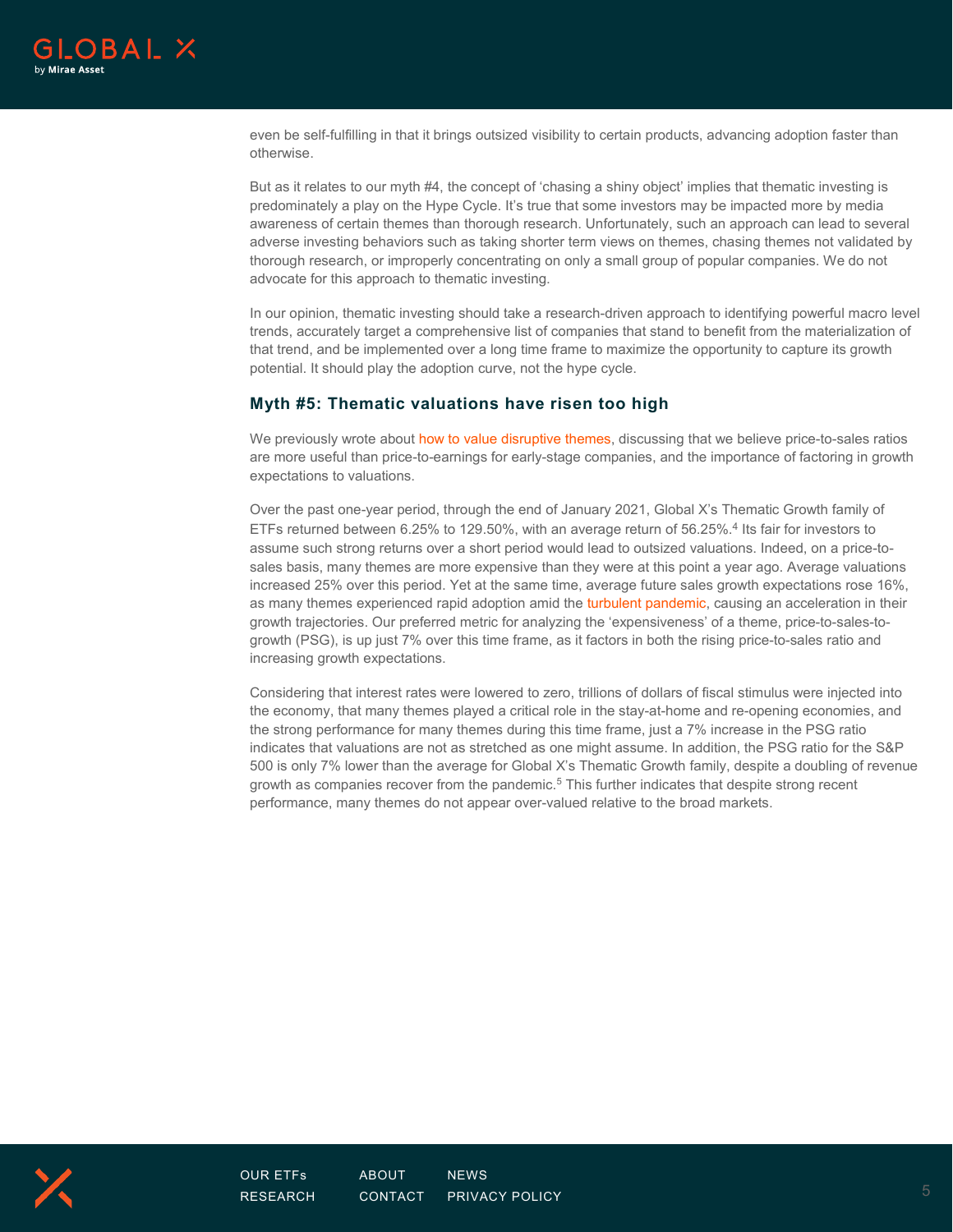|                                               |          | P/S           |        |               | <b>Expected Revenue Growth</b> |        |               | <b>PSG</b> |        |  |
|-----------------------------------------------|----------|---------------|--------|---------------|--------------------------------|--------|---------------|------------|--------|--|
| <b>Name</b>                                   | $Jan-20$ | <b>Jan-21</b> | Change | <b>Jan-20</b> | <b>Jan-21</b>                  | Change | <b>Jan-20</b> | $Jan-21$   | Change |  |
| Artificial Intelligence & Technology ETF      | 3.65     | 4.61          | 26%    | 14%           | 21%                            | 52%    | 0.26          | 0.22       | $-17%$ |  |
| <b>Autonomous &amp; Electric Vehicles ETF</b> | 0.91     | 1.36          | 50%    | 3%            | 17%                            | 402%   | 0.27          | 0.08       | $-70%$ |  |
| <b>Cannabis ETF</b>                           | 9.48     | 6.83          | $-28%$ | 117%          | 58%                            | $-51%$ | 0.08          | 0.12       | 46%    |  |
| <b>Cloud Computing ETF</b>                    | 8.03     | 10.33         | 29%    | 19%           | 26%                            | 35%    | 0.42          | 0.40       | $-5%$  |  |
| <b>Cybersecurity ETF</b>                      | 7.16     | 9.55          | 33%    | 6%            | 22%                            | 246%   | 1.13          | 0.43       | $-61%$ |  |
| <b>E-commerce ETF</b>                         | 1.87     | 2.70          | 44%    | 25%           | 39%                            | 58%    | 0.08          | 0.07       | -9%    |  |
| <b>FinTech ETF</b>                            | 6.16     | 8.49          | 38%    | 40%           | 24%                            | $-40%$ | 0.16          | 0.36       | 129%   |  |
| Genomics & Biotechnology ETF                  | 12.89    | 15.15         | 17%    | 17%           | 14%                            | $-16%$ | 0.78          | 1.08       | 39%    |  |
| Global X Health & Wellness Thematic ETF       | 1.21     | 1.63          | 34%    | 11%           | 21%                            | 95%    | 0.11          | 0.08       | $-31%$ |  |
| <b>Global X Millennials Thematic ETF</b>      | 2.48     | 3.11          | 25%    | 12%           | 18%                            | 46%    | 0.21          | 0.18       | $-15%$ |  |
| <b>Internet of Things ETF</b>                 | 2.58     | 2.91          | 13%    | 5%            | 19%                            | 293%   | 0.53          | 0.15       | $-71%$ |  |
| Lithium & Battery Tech ETF                    | 1.38     | 3.03          | 120%   | 20%           | 37%                            | 85%    | 0.07          | 0.08       | 19%    |  |
| Longevity Thematic ETF                        | 3.40     | 4.23          | 24%    | 16%           | 16%                            | $-1%$  | 0.21          | 0.26       | 26%    |  |
| Robotics & Artificial Intelligence ETF        | 2.25     | 3.41          | 52%    | 8%            | 15%                            | 81%    | 0.27          | 0.23       | $-16%$ |  |
| Social Media ETF                              | 4.54     | 6.61          | 46%    | 18%           | 25%                            | 40%    | 0.25          | 0.26       | 4%     |  |
| US Infrastructure Development ETF             | 1.07     | 1.28          | 20%    | 3%            | 7%                             | 119%   | 0.32          | 0.17       | -45%   |  |
| Video Games & Esports ETF                     | 3.81     | 5.84          | 53%    | 19%           | 32%                            | 71%    | 0.20          | 0.18       | $-10%$ |  |
| Average                                       | 4.29     | 5.36          | 25%    | 21%           | 24%                            | 16%    | 0.21          | 0.22       | 7%     |  |
| <b>S&amp;P 500 Index</b>                      | 2.31     | 2.77          | 20%    | 7%            | 14%                            | 114%   | 0.35          | 0.21       | $-41%$ |  |
| <b>MSCI ACWI Index</b>                        | 1.67     | 2.08          | 24%    | 6%            | 13%                            | 143%   | 0.30          | 0.15       | $-51%$ |  |

*Source: Global X ETFs, Bloomberg. Data as of Jan 31, 2021. [Click here](https://www.globalxetfs.com/explore/) to see detailed Thematic Suite*  fund performance information, including expenses. The performance data quoted represents past *performance. Past performance does not guarantee future results.*

### **Myth #6: Its too late to invest in certain high growth themes**

As mentioned earlier in this piece, thematic investing is a long-term approach to capturing structural disruptions. Therefore, we believe recent high or low performance in individual themes is more often noise than a signal that a theme is 'too early' or 'too late'. Instead, we prefer to lean on the adoption curve, including estimating the total addressable market for each theme and current levels of penetration. In the chart below, our research team has estimated levels of adoption for each theme using quantitative and qualitative analyses. Its important to note, however, that the total addressable market and the speed of adoption for each theme is not the same (i.e they will each follow their own adoption curves over time). In addition, changes in technology, consumer habits, regulations, and other factors can accelerate or decelerate adoption, as well as expand or contract the total addressable market over time, meaning adoption curves and penetration are dynamic by nature.

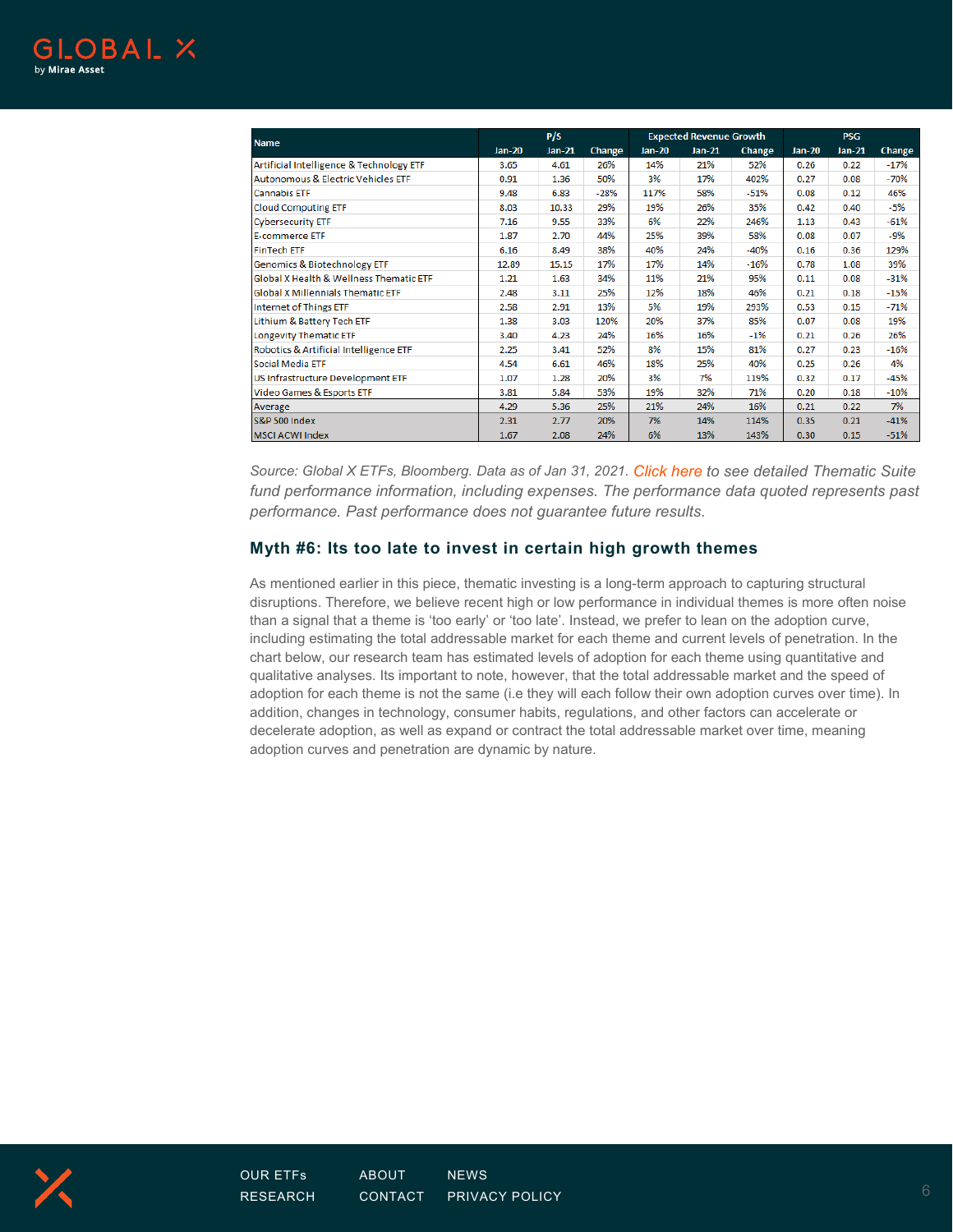



As you can see in this chart, many themes ae estimated to be in the Early Majority stage or earlier, suggesting substantial room for future growth, even perhaps despite recent high performance.

- 1. Global X ETFs, data from Jan 1, 2020 to Dec 31, 2020
- 2. Global X ETFs, as of Jan 31, 2021
- 3. AltaVista, as of Feb 9, 2021
- 4. Bloomberg, data from Jan 1, 2020 to Dec 31, 2020.
- 5. Bloomberg, Global X ETFs, as of Jan 31, 2021.